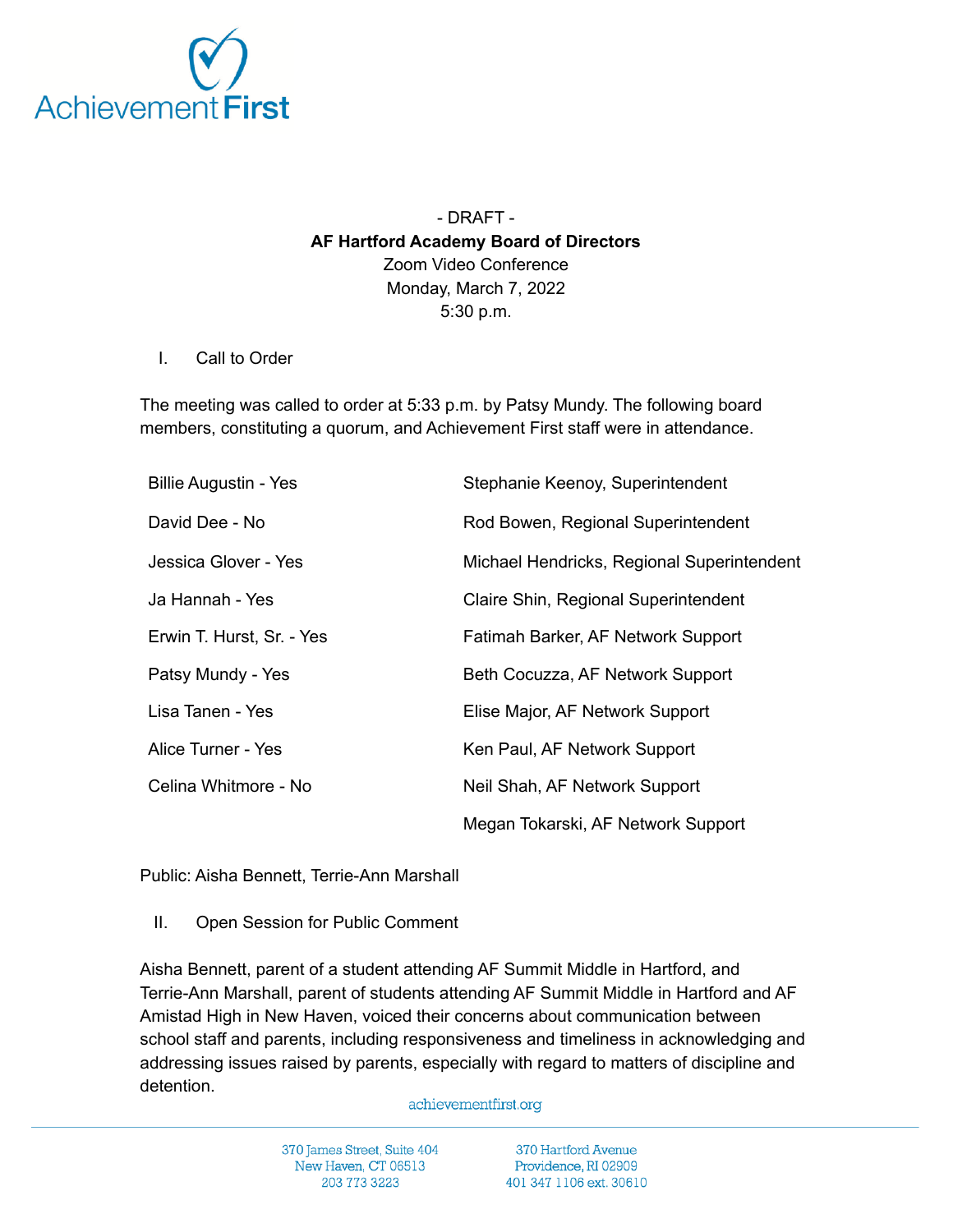

- III. Board Business
	- A. Approve Minutes

RESOLVED, the AF Hartford Academy Board of Directors hereby approves the meeting minutes from January 24, 2022.

Motion by Lisa Tanen Seconded by Erwin T. Hurst, Sr. All in favor

B. Principal Reports

There were no Principal Reports.

C. Financial Report

Neil Shah, Chief Financial Officer, presented AF Hartford Academy's year-to-date financial statements, through January 31, 2022, as previously reviewed with the Board's Finance Committee. AF Hartford Academy's Balance Sheet is typical for this point in the school year, and overall, the charter is projecting a balanced budget.

In May 2022, the Board will review AF Hartford Academy's year-to-date financial statements, through March 31, 2022, as well as vote on the budget for FY23 (2022-23).

RESOLVED, the AF Hartford Academy Board of Directors hereby approves the financial report as presented.

Motion by Billie Augustin Seconded by Erwin T. Hurst, Sr. All in favor

- IV. Discussion and Business
	- A. Joint High School Committee Report

There was no Joint High School Committee Report.

B. Proposed Executive Session: Personnel Discussion Regarding Principal **Performance** 

achievementfirst.org